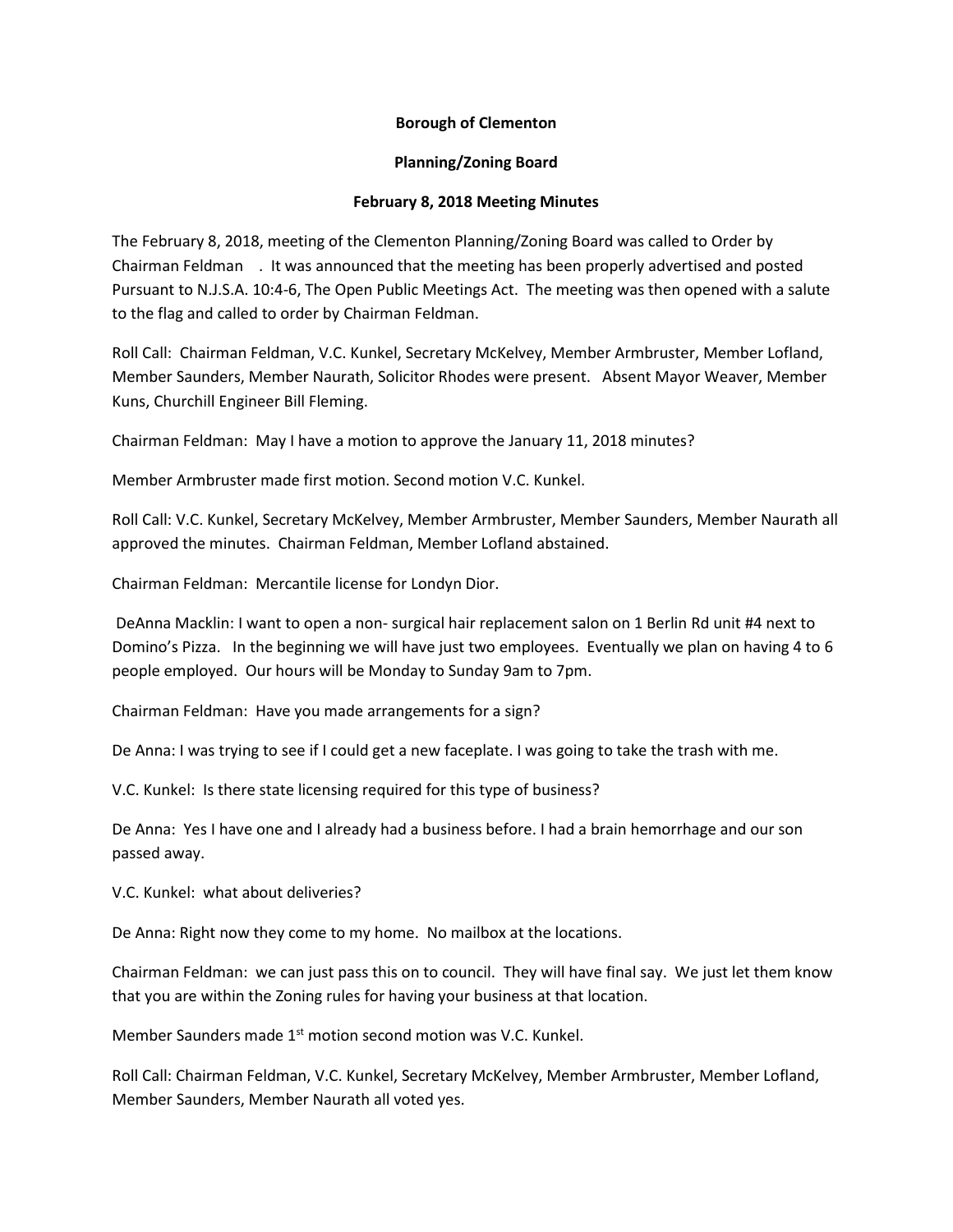Chairman Feldman: Next is I Still Dance. Do you own that building?

My name is Shermain Carter, No, 328 White Horse Pike is in Clementon Crossings.

Chairman Feldman: Ok that's better yet! Will you be putting a sign up?

Shermain Carter: Yes I plan on having a new plate put up same size. Right now I will take trash. I plan to open March 3<sup>rd</sup>. Mondays Wednesday and Saturdays.

Member Armbruster: I would suggest you list the possibility of 7 days so you will not have to come back and apply for more days.

Chairman Feldman: I will put you down from Monday to Sunday from 10 am to 8pm.

Solicitor Rhodes: what kind of dance?

Shermain Carter: Salsa, African, stomp, Hip Hop, for children.

Chairman Feldman: Anyone have any questions?

V.C. Kunkel made first motion, second motion member Lofland.

Roll Call: Chairman Feldman, V.C. Kunkel, Secretary McKelvey, Member Armbruster, Member Lofland, Member Saunders, Member Naurath all voted yes.

Chairman Feldman: No zoning officer.

Secretary Mc Kelvey: Asked the procedures regarding approvals for school putting up signs.

Member Armbruster: I would think the technical question is does an entity of government such as the school board have to go before the Planning and Zoning Board. Are the Zoning laws in the town applicable to that entity?

Solicitor Rhodes: Yes. They have to follow the procedures in place. Can we stop them? No. But they still have to follow the procedures.

Member Armbruster: They have to show that what they are doing is for the good of the public. You can put restrictions on them for safety reasons/issues.

There was general discussion regarding the existing sign between several members and Secretary McKelvey.

Secretary McKelvey: Was just asking because he is on school board and there have been comments about the lights on the sign and where it is located. The sign is up. My concern is that things were a little lax before I joined that is all. Thank you.

Solicitor Rhodes: Announced that the variance packets need to be held by each member for next month's meeting.